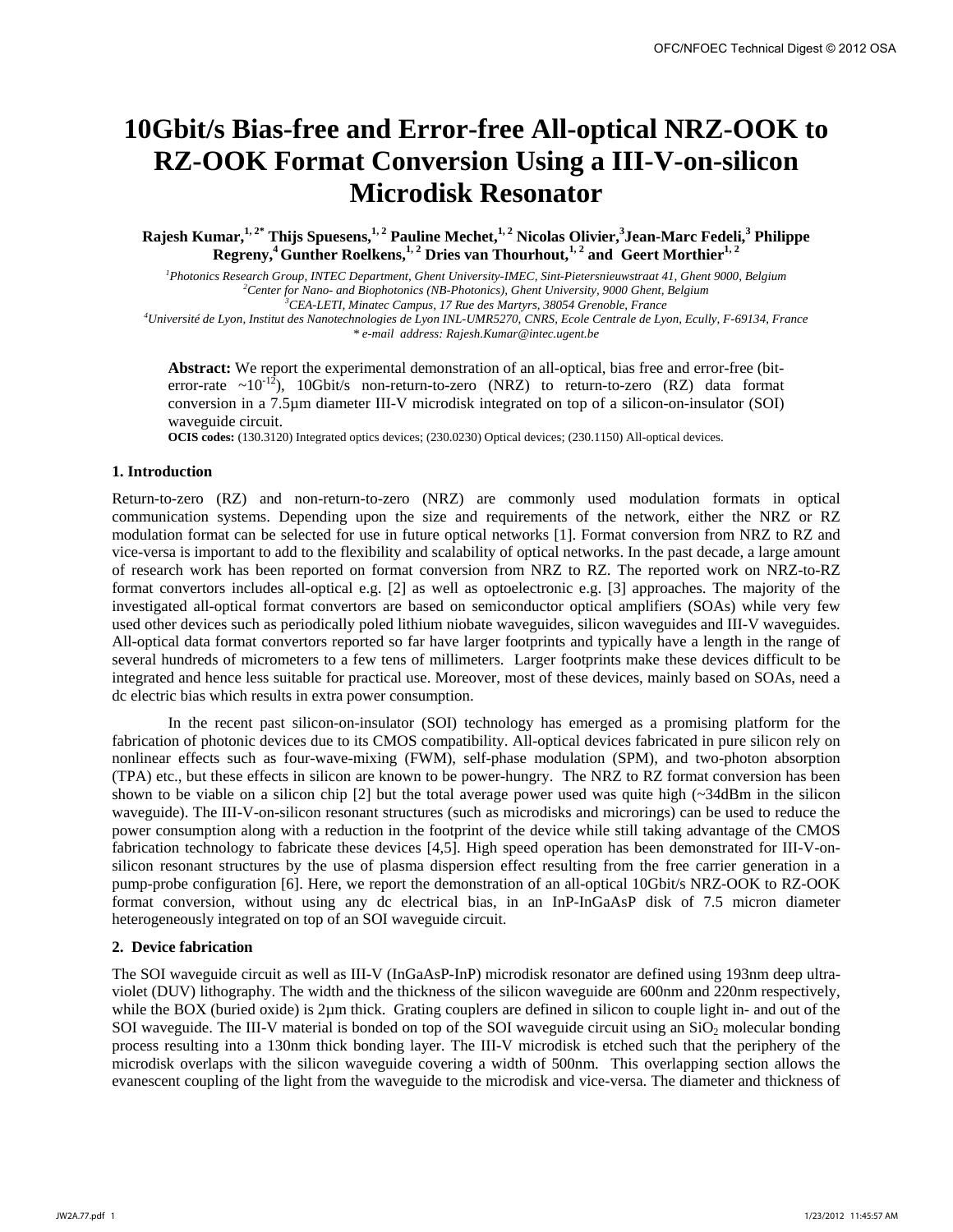the microdisk is 7.5µm and 580nm respectively. More details on the design as well as on the fabrication process can be found in ref. [4].

#### **3. Theory and concept of NRZ-to-RZ conversion**

Refractive index modulation caused by the free carrier generation in a pump-probe configuration can be used to change the transmission characteristics of a microdisk/ring resonator in real-time. If an optical clock is used as a pump and the optical data signal as a probe, then the format of the optical data signal can be changed from NRZ to RZ provided that the duration of the optical clock pulse is shorter than the bit duration of optical data. This is illustrated in figure 1(a).



Fig. 1. (a) Illustration of format conversion from NRZ to RZ and (b) Schematic of the experimental set-up used for the format conversion. OS: Optical Switch, MDR : Microdisk Resonator

If the wavelength of the data signal is chosen to be on- resonance then in the absence of the clock pulses, the data signal will be coupled into the microdisk. In the presence of the clock pulses, free carriers will be generated resulting in a blue shift of the resonance and the data will become off-resonance for the duration of the pulses. Therefore, the data output is high only when the level of the input data as well as that of the clock are high. This results into conversion of a NRZ-OOK signal into a RZ-OOK signal.

#### **4. Experiments and Results**

The transmission resonance characteristics of the microdisk resonator are found by scanning the wavelength of a continuous wave (CW) tunable laser. Two azimuthal mode resonances, one at 1550.1nm and another at 1580.9nm are found. To perform the format conversion experiment, the optical data and the optical clock is chosen to be at 1580.9nm and 1550.1nm respectively. The sketch of the experimental set-up used is drawn in figure 1(b). A 10Gbit/s NRZ-OOK optical data signal is generated using an electric pulse pattern generator (PPG), an electrooptic LiNbO<sub>3</sub> modulator (MOD) and a tunable laser (TL). The use of polarization controlling wheels (PCWs) ensures that the generated optical data is TE polarized. To generate the optical clock signal, a short pulse source (SPS) is used. It is driven by the same RF source, using a 3dB RF splitter, which drives the PPG. The optical clock has a repetition rate of 10GHz has and a pulse width (FWHM) of ~8ps. A variable optical attenuator (VOA1) is used to regulate the output power of the optical clock. An optical delay line is used to synchronize the optical clock with the optical input data. The output data is collected at the drop-port of an optical circulator (OC) and is amplified using an L-band erbium-doped fiber amplifier (EDFA). An optical band pass filter (OBPF) follows the EDFA to suppress the ASE noise. A variable optical attenuator (VOA) is used to control the input power to the high-speed photodiode (HSPD) connected to the scope. For the bit-error-rate measurements, the electrical output data from the scope is fed to a bit-error-rate tester (BERT). The average power of the input optical data and the optical clock in the SOI waveguide is estimated to be  $\sim$  -2 and +1 dBm respectively.

 The 10 Gbit/s NRZ-OOK input optical data waveform consisting of alternate 1s and 0s and the optical clock are shown in figure 2(a) and 2 (b) respectively. In figure 2(b), the pulse width looks much wider than its actual width (FWHM~8ps) due to the limited bandwidth of the photodiode (~30GHz). Figure 2(c) shows the format converted optical data output pattern. The 1 bit of the optical output data occupies a time slot of  $\sim$ 50ps although the clock duration is much shorter than this time slot. This is due to the slower dynamics of the photo-generated carriers in the microdisk. For the system performance measurements, the optical input data signal is changed to a PRBS pattern of length  $2^7$ -1. Figure 2(d) shows a part of the waveform of the format converted PRBS signal from NRZ-